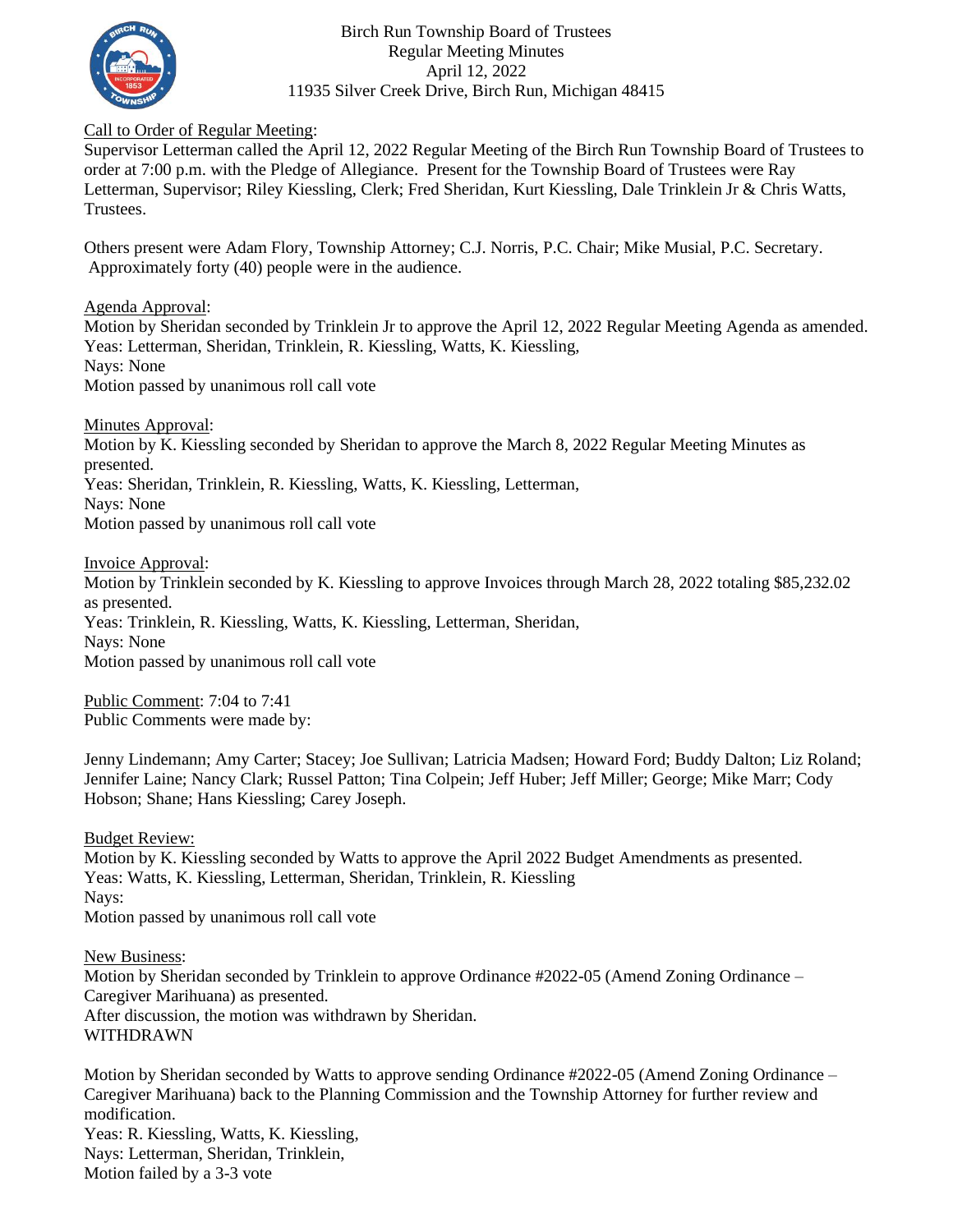Motion by Watts seconded by Sheridan to approve hiring Roger Cunningham as DPW Summer Help. Yeas: Watts, K. Kiessling, Letterman, Sheridan, Trinklein, R. Kiessling, Nays: None Motion passed by majority roll call vote

Motion by Chris seconded by Trinklein to set Roger Cunningham's DPW Summer Help Wage at \$13/hr. Yeas: K. Kiessling, Letterman, Sheridan, Trinklein, R. Kiessling, Watts Nays: None Motion passed by majority roll call vote.

Public Comment: 8:03pm to 8:12pm

Adjournment: Motion by Trinklein seconded by Sheridan to adjourn at 8:12pm Motion passed by majority voice vote

Riley Kiessling, Clerk Birch Run Township Approved: May 10, 2022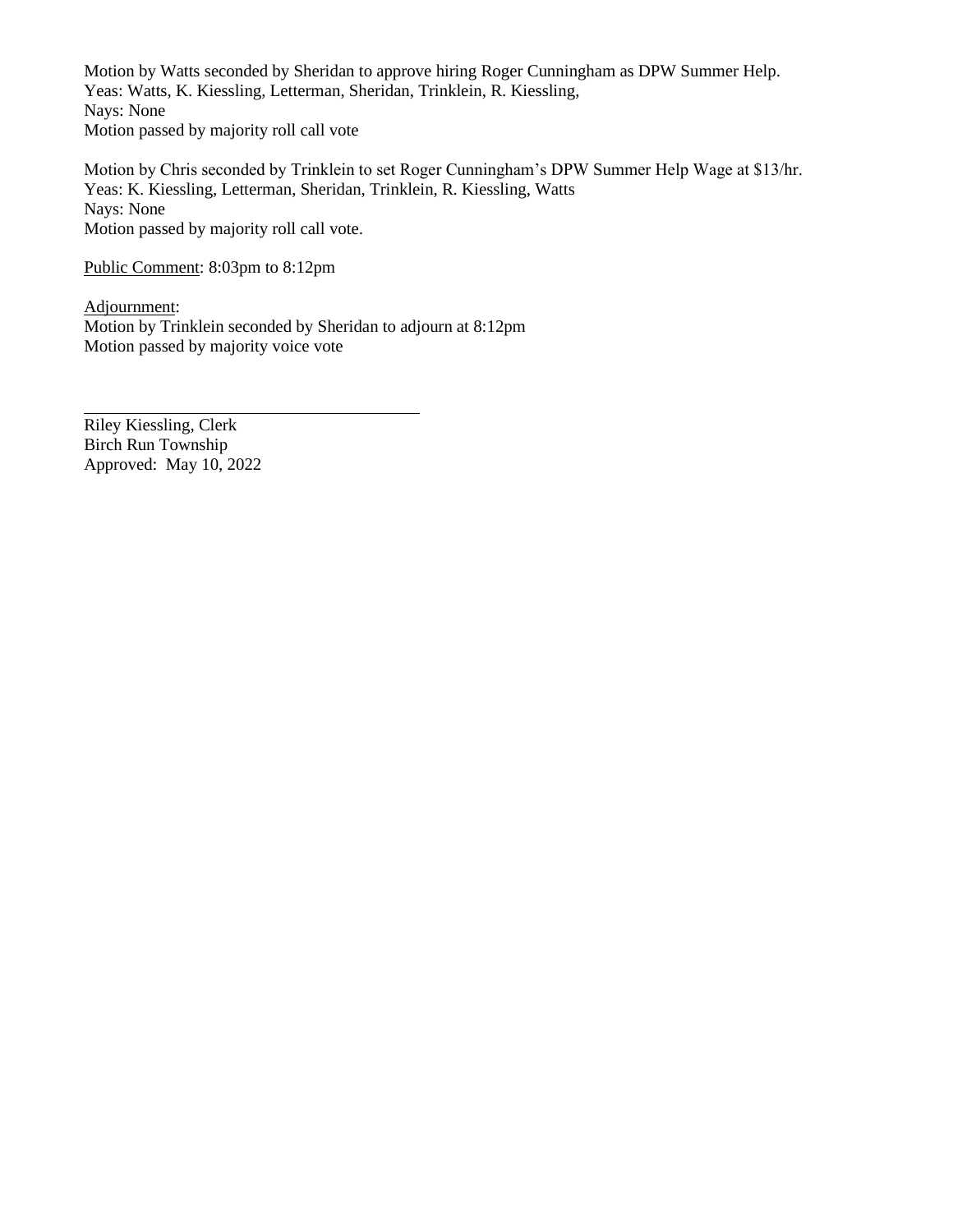

## **Birch Run Town**

8425 Main Street . P.O. Box 152 . Birch Run, MI 48415 Phone: (989) 624-9773 · Fax: (989) 624-1177

### **Sign in Sheet**

Name **Address** 1) Latishe Mutson Michigan Weedsters 463 Burton M. 48509 Hmie Carter - more than tope  $2)$ Sulliver  $\overline{3}$  $L$ *n* $con$ W  $4)$ Canada Rd. Birch Run, MT Crone Hobson 5) MSHE Neural  $10$ cand 6)  $\boldsymbol{n}$ MACLON nera  $7)$ 74261  $\lambda \lambda \Lambda$  $302$  bien  $\sqrt{2}$  $8)$   $\epsilon$ Concell St. Audress dld Saginan ME  $200$ Concanno  $4n$ dru $r$ 9)  $10$ )  $\left[$ *lussel*<sup>1</sup>  $\Delta$ Hen  $1032$ MURALL RD 11) STACCEL *WATROUSSK*  $41$  $\mathbb{Q}$ NEFF ancullar 12)  $\mathcal{E}$ Beddy  $13)$  $14\pi$  $\overline{a}$ 10 W  $14)$ enny  $15)$ indemo  $M_{1}$  $\frac{M}{C}$ h 16)  $\Lambda$  $F$ lint 17) Jennifer -ane 12311 Elms Birch Kun 18) ling Colpean 48415 (over)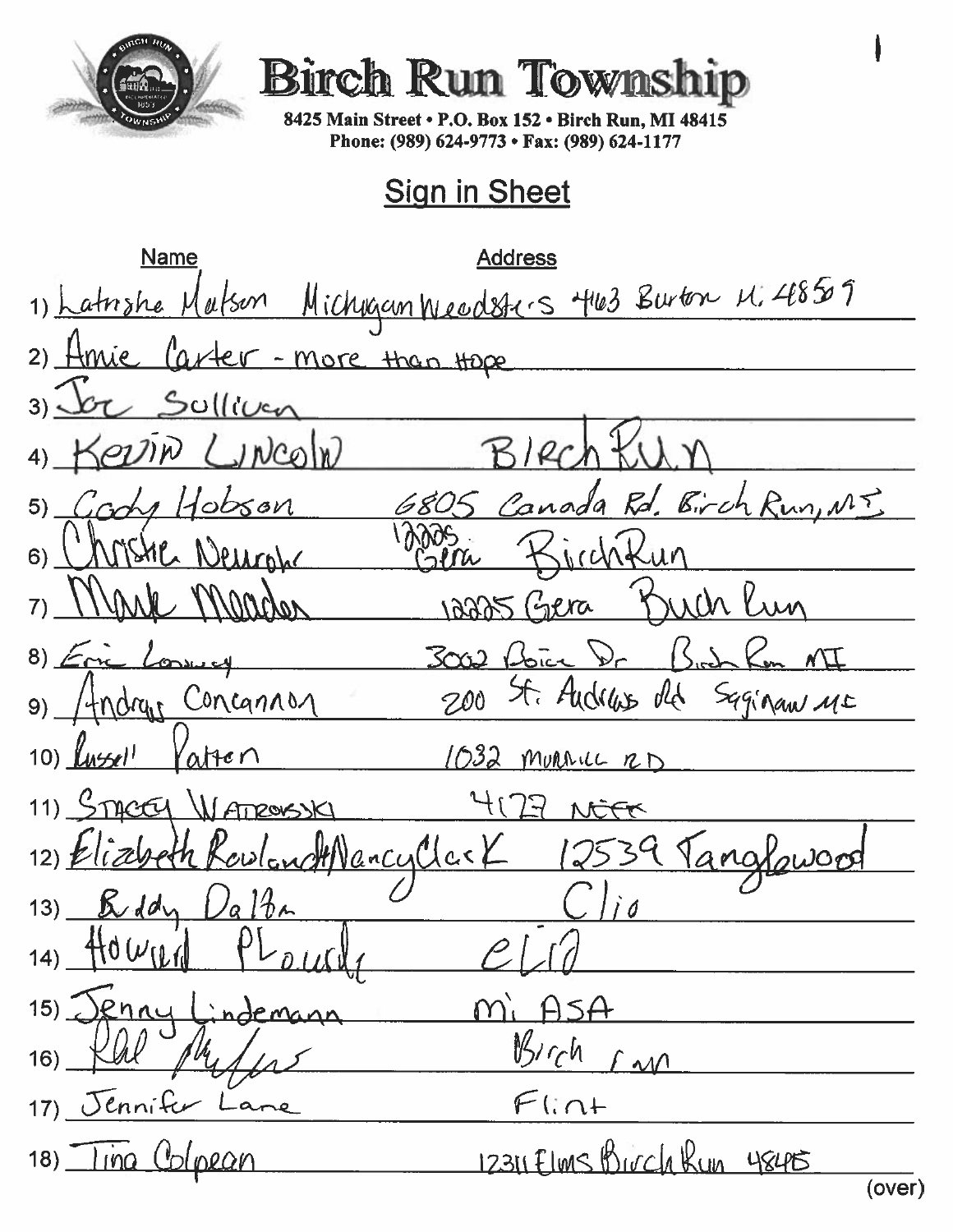

# **Birch Run Township**

8425 Main Street . P.O. Box 152 . Birch Run, MI 48415 Phone: (989) 624-9773 · Fax: (989) 624-1177

## **Sign in Sheet**

**Name Address** Idout that So  $1)$  from more  $2)$  Tom Purman 2769 Roseland Ave  $3)$  Jerathan Hatford Townships 4) Eric Gunnels 5) Juriny Colocan  $12311$  Elns Birch run 48415 276 Cresnier Blud Commence 48390 6) Shane Treps 106109th AvePlainer (145488) 7) Jeff Hoover  $8)$  Lyke  $w_i$ lliams  $10254$  BAKer nr Wer8 E-MON Corunna Mi 9) Jane Owens  $\overline{14)}$  $\overline{16}$  and  $\overline{16}$  and  $\overline{16}$  and  $\overline{16}$  and  $\overline{16}$  and  $\overline{16}$  and  $\overline{16}$  and  $\overline{16}$  and  $\overline{16}$  and  $\overline{16}$  and  $\overline{16}$  and  $\overline{16}$  and  $\overline{16}$  and  $\overline{16}$  and  $\overline{16}$  and  $\overline{16}$  a  $\left(18\right)$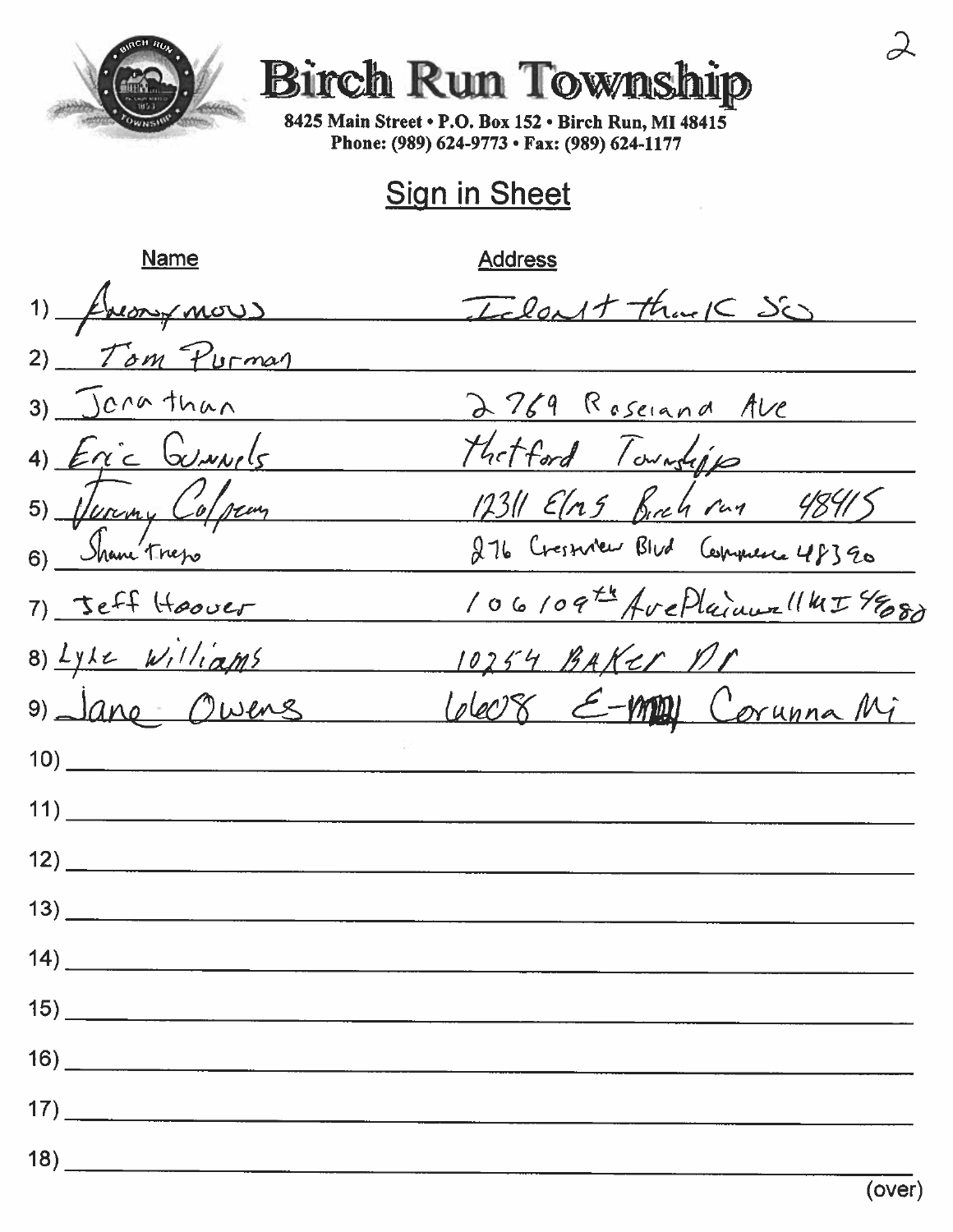Dear Birch Run Township Board,

I am writing to you on behalf of the Michigan Chapter of Americans for Safe Access. The mission of Americans for Safe Access (ASA) is to ensure safe and legal access to cannabis (marijuana) for therapeutic use and research.

ASA was founded in 2002, as a vehicle for patients to advocate for the acceptance of cannabis as medicine. With over 150,000 active supporters in all 50 states, ASA is the largest national member-based organization of patients, medical professionals, scientists and concerned citizens promoting safe and legal access to cannabis for therapeutic use and research. ASA works to overcome political, social and legal barriers by creating policies that improve access to medical cannabis for patients and researchers through legislation, education, litigation, research, grassroots empowerment, advocacy and services for patients, governments, medical professionals, and medical cannabis providers. https://www.safeaccessnow.org/about asa

Each year, ASA prepares a report that assesses legislative and regulatory improvements in medical cannabis programs across the country. This comprehensive report provides a detailed analysis of the state of medical cannabis programs in the 50 states, the District of Columbia, and four U.S. territories on an 'A' to 'F' scale. https://www.safeaccessnow.org/sos

Michigan received a "C" grade. (Please refer to page 35 of the report to see how our State was graded.) https://assets.nationbuilder.com/americansforsafeaccess/pages/13448/attachments/original/1645570189/Sta teoftheStates21\_Web2.22.pdf?1645570189

The Michigan Chapter of Americans for Safe Access respectfully requests that the Township Board either table or reject the proposed "ZONING ORDINANCE AMENDMENT - CAREGIVER MARIHUANA" and the "Medical Marihuana Caregiver Permit Ordinance".

We ask that you abandon any ordinances that would restrict the lawful caregiver growing of cannabis. This is a critical policy for patients that allows them to keep the cost of their own treatments down, a right they have greatly benefited from for many years.

We recognize that there are long held misunderstandings, stigmas, and legitimate concerns surrounding marijuana. We hope to be an educational resource for the Commissioners and Trustees as your Township considers their medical cannabis policy.

We wish to work with the Township Planning Commission and the Township Board in regards to creating medical cannabis policy that addresses community concerns while preserving the rights of patients and their caregivers granted under the Michigan Medical Marijuana Act.

We urge the Township Board to create a Medical Cannabis Workgroup including medical cannabis patients/caregivers and other stakeholders that will develop compassionate policy while serving the needs of the entire community.

Thank you for your time and consideration.

Sincerely,

**Brandy Zink Americans for Safe Access** Michigan Chapter, Chair

www.safeaccessnow.org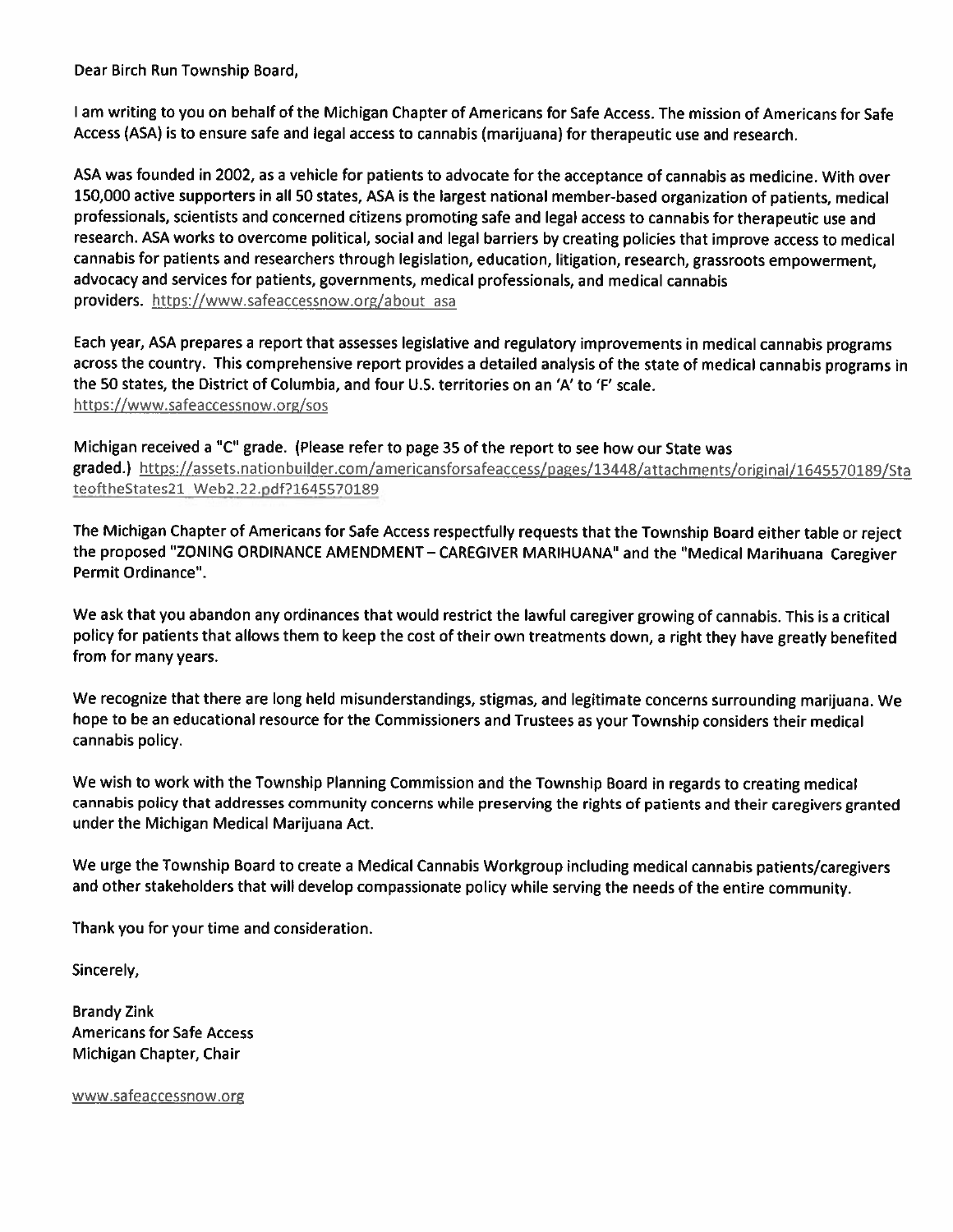

Clio Cultivation <cliocultivation@gmail.com>

### **Bullet points**

1 message

Jen <ilindemann1985@gmail.com> To: cliocultivation@gmail.com

Mon, Apr 11, 2022 at 3:37 PM

These are the sections that are problematic.

Sec 1 (3) special land use permits and ag zoning.

١.

Special land use permits carry unintended consequences for caregivers. Under no circumstances should they be required to give their name and address out at a public meeting, and letters informing neighbors of their intentions to cultivate should never be sent.

This actually puts the Caregivers lives in danger. The Caregivers property and or plants could be damaged or stolen, or they could be killed because your twp gave full access to their information and what they are doing.

I'm not sure if your whole two is zoned agricultural, but caregivers are residential growers. The MMMA states where Caregivers can cultivate. Outside in an enclosed fence or structure. Indoors with a lock on the room,

Sec 1(4)C-D

C. Lot lines do not need to be 150ft, unless that's what your building codes already are, 10ft is sufficient,

D. Exclusionary zoning Is discrimination. Requiring 5 acres or any amount of land to cultivate cannabis in ones home, is unlawful, classist and an unreasonable restriction. This section should be removed in is entirety.

Sec 1(4) Q, S, T

These sections are very restrictive and actually exclude pediatric use, which a township has no authority to do. Guardians of pediatric patients by law have to be their caregiver. These sections are saying a patient can't use any form of cannabis at the Caregivers home (parent), and that caregivers themselves can't use cannabis with any other person in their home. additionally, that no one under 18yo can use medical cannabis.

 $Q$ , S and  $\overline{T}$  should be removed in is entirety.

You must remember we are a rec state and people can consume with others. Townships can't ban pediatric use or any patient from using their medication.

Sincerely.

Jenny Lindemann MSW